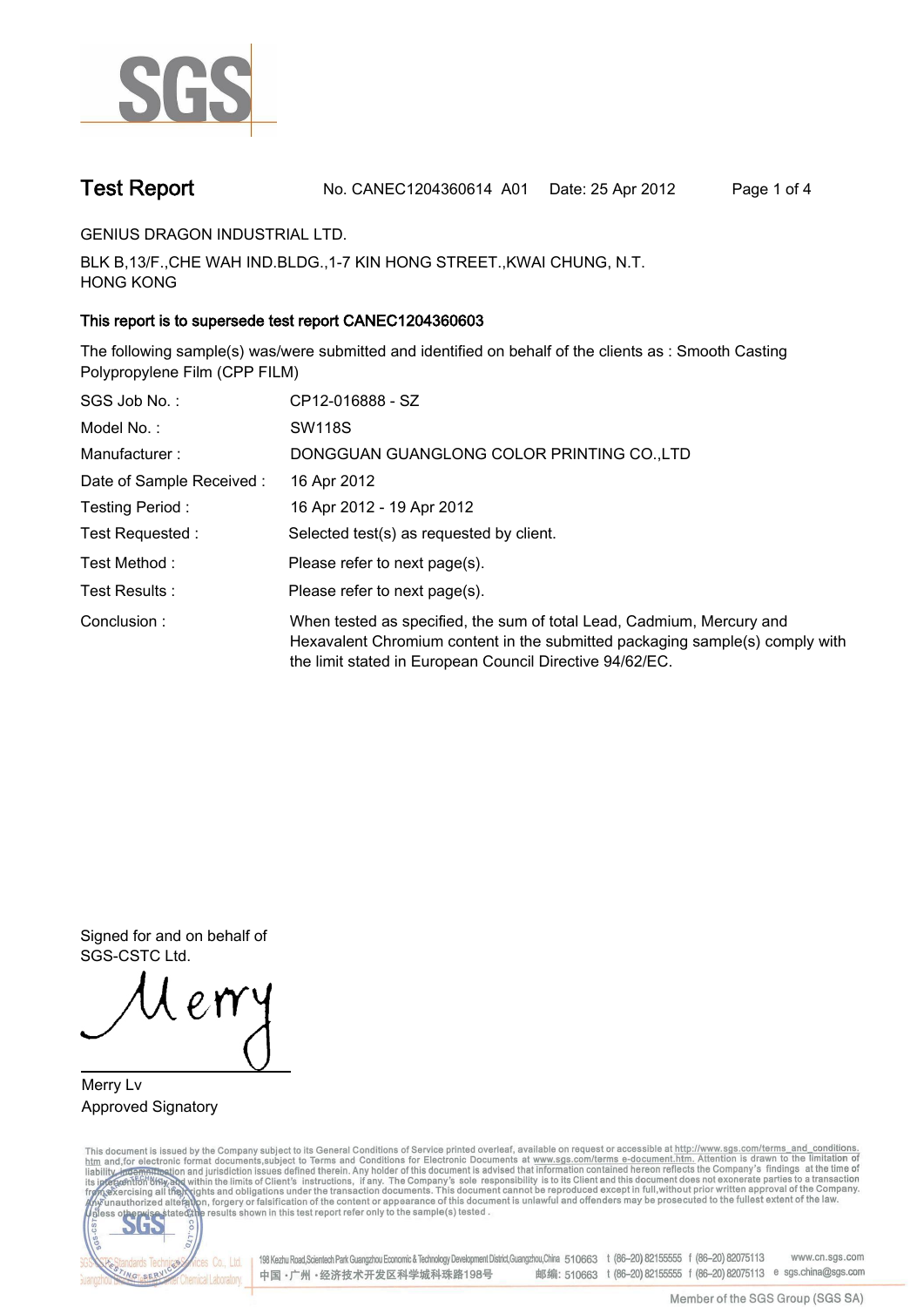

**Test Report. No. CANEC1204360614 A01 Date: 25 Apr 2012. Page 2 of 4.**

**Test Results :.**

**Test Part Description :.**

| Specimen No. | <b>SGS Sample ID</b> | <b>Description</b> |  |
|--------------|----------------------|--------------------|--|
|              | CAN12-043606.001     | Transparent film   |  |

NG SER

Chemical Laboratory.

**Remarks :.(1) 1 mg/kg = 1 ppm = 0.0001%.**

**(2) MDL = Method Detection Limit.**

- **(3) ND = Not Detected ( < MDL ).**
- **(4) "-" = Not Regulated.**

### **European Directive 94/62/EC – Total Lead, Cadmium, Mercury and Hexavalent Chromium Content.**

**Test Method :. With reference to GZTC CHEM-TOP-174-01. Analysis of Cadmium, Lead, Mercury were performed by ICP-OES. Analysis of Hexavalent Chromium (Cr(VI)) was performed by UV-Vis.**

| Test Item(s)                 | Limit | <u>Unit</u> | <b>MDL</b> | <u>001</u> |
|------------------------------|-------|-------------|------------|------------|
| Cadmium (Cd)                 | -     | mg/kg       | 5          | ND         |
| Lead (Pb)                    | -     | mg/kg       | 5          | ND         |
| Hexavalent Chromium (CrVI)   | -     | mg/kg       | 5          | ND         |
| Mercury (Hg)                 | -     | mg/kg       | 5          | ND         |
| Total (Pb + Cd + Cr VI + Hg) | 100   | mg/kg       | -          | ND         |

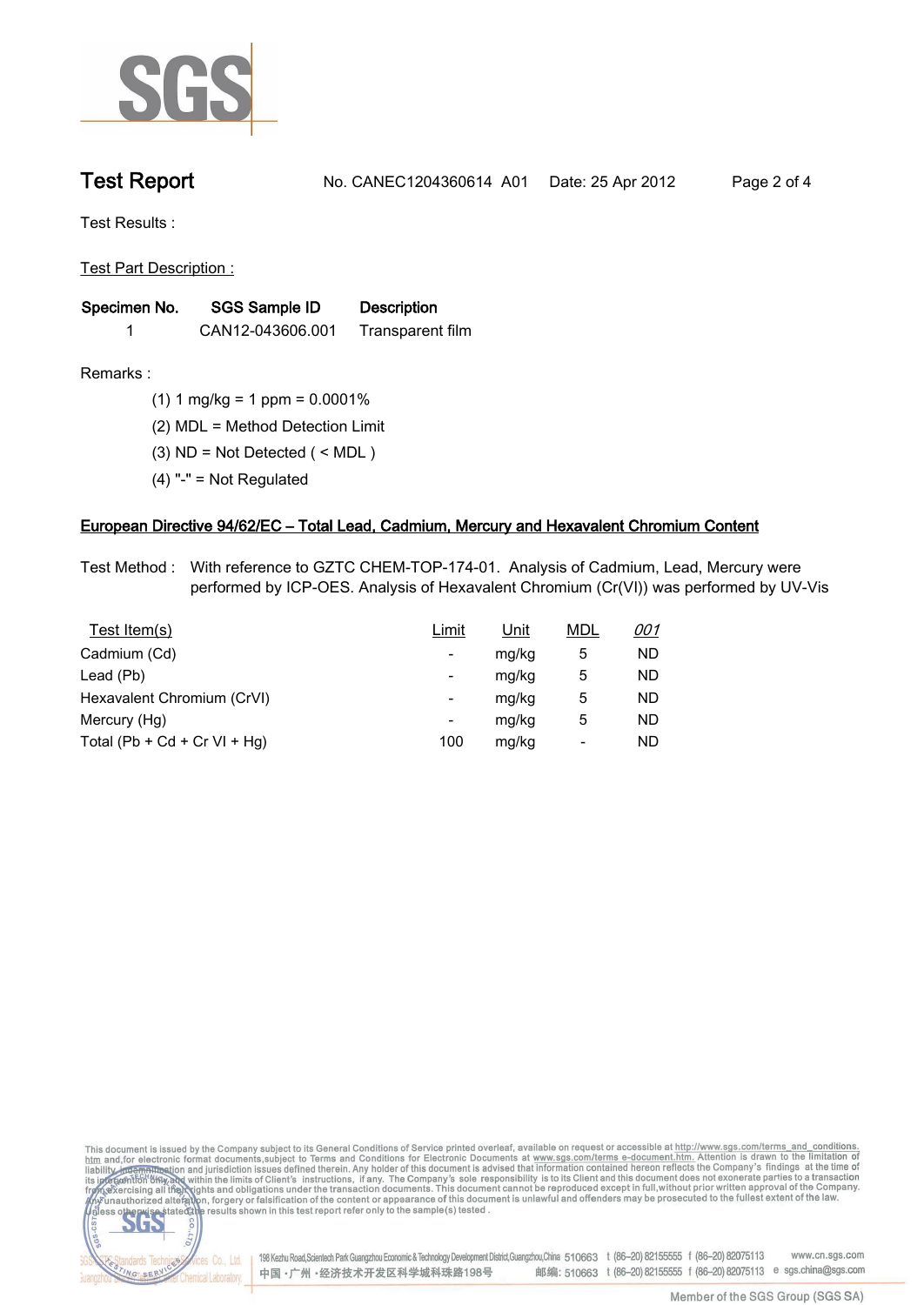

NG SER

**Chemical Laboratory** 

**Test Report. No. CANEC1204360614 A01 Date: 25 Apr 2012. Page 3 of 4.**

# **ATTACHMENTS Pb/Cd/Hg/Cr6+ Testing Flow Chart**

**1)** Name of the person who made testing: Bella Wang

2) Name of the person in charge of testing: Adams Yu





Electric Co., Ltd. 198 Kezhu Road, Scientech Park Guangzhou Economic & Technology Development District, Guangzhou, China 510663 t (86-20) 82155555 f (86-20) 82075113 邮编: 510663 t (86-20) 82155555 f (86-20) 82075113 e sgs.china@sgs.com 中国·广州·经济技术开发区科学城科珠路198号